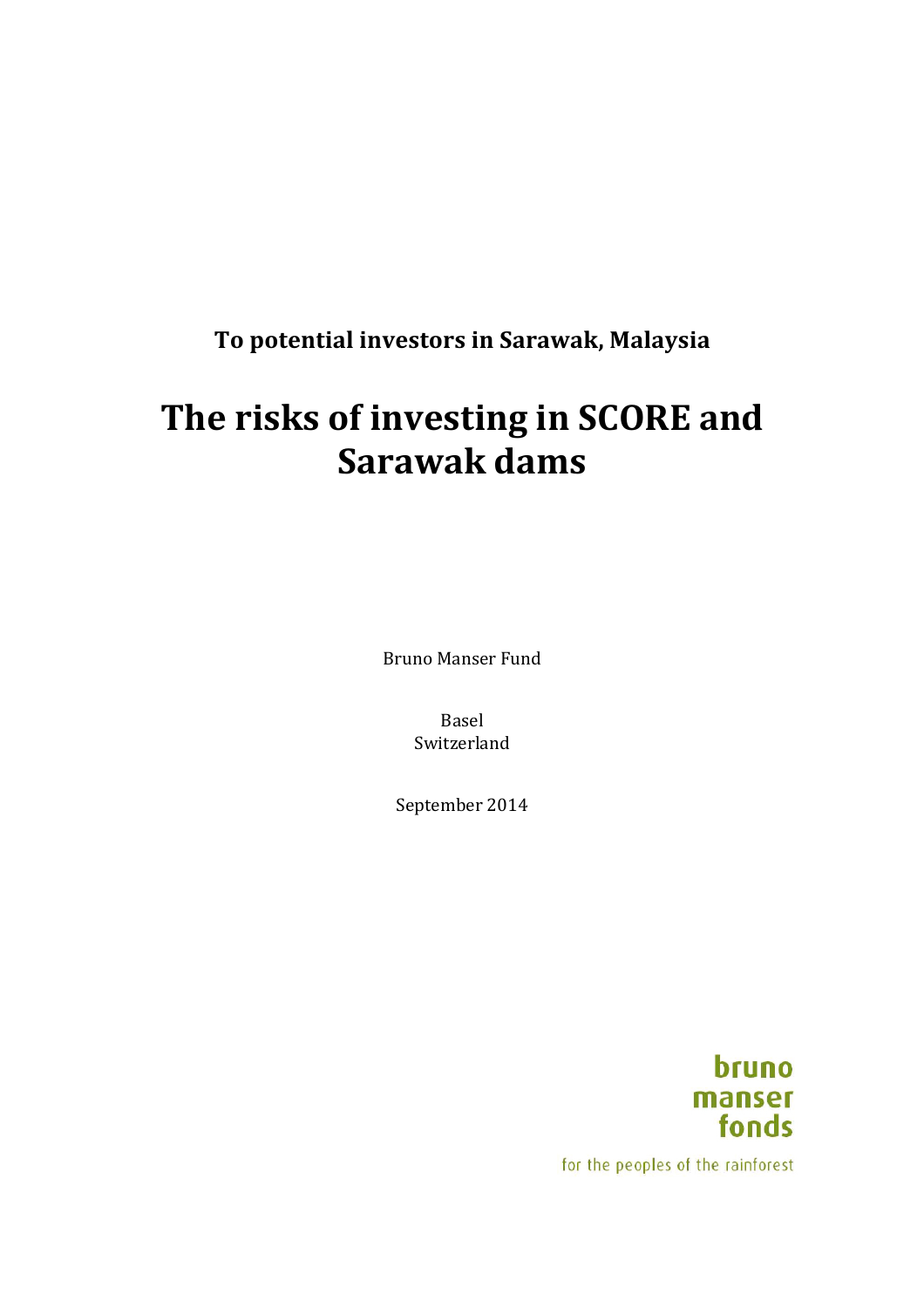# **Investing in the Sarawak Corridor of Renewable Energy (SCORE)**

One of Asia's largest energy projects is currently being planned and implemented in Sarawak, Malaysia. The initiative, called the Sarawak Corridor of Renewable Energy (SCORE), has attracted interest from a range of potential investors. The Sarawak government describes SCORE as a rapid industrialization program in which industries are invited to start operations in Sarawak with favourable business terms and access to low-cost electricity.

SCORE's electricity supply will be provided by the recently completed Bakun Dam and a number of large hydropower projects that the Sarawak government and its fully owned power supplier Sarawak Energy Berhad are planning in Sarawak's interior. The construction of the Murum Dam has just been completed while the highly controversial Baram Dam is in the preparation phase. Due to the poor experience acquired with the Bakun and Murum Dams, the latest hydropower projects are facing tough resistance from local communities and the opposition.

#### This fact sheet aims at informing potential investors about the risks associated with SCORE and was compiled by the Bruno Manser Fund.

Several international investors have recently withdrawn from SCORE because of Sarawak's high corruption profile, the state government's failure to comply with internationally acknowledged environmental and human rights standards, and other business considerations: Norsk Hydro decided in 2009 not to invest in an aluminium smelter project, and Rio Tinto Alcan withdrew from this same smelter in 2012. In late 2012, Hydro Tasmania considerably reduced its involvement in Sarawak after strong criticism in Australia and Sarawak against its involvement.

**The Bruno Manser Fund** is a Swiss-based NGO with decades of experience in monitoring corruption, indigenous rights and environmental issues in Sarawak. The organisation's positions are informed by the analysis of financial documents and on-site research. 

> **bruno** manser fonds

for the peoples of the rainforest

# **Risks associated with SCORE**

### *1. Risk of unpredictability and loss of contracts because of bribery and corruption*

It is common practice in Sarawak for the family and friends of ruling politicians to be favoured with public contracts. Many business opportunities depend on the payment of bribes. Responsible international investors are in a difficult position in Sarawak's business environment and can lose out when bidding for contracts:

- In 2012, Malaysia was ranked  $1<sup>st</sup>$  in a Transparency International survey where companies felt they had lost contracts because they did not pay bribes<sup>i</sup>.
- The Malaysian Anti-Corruption Commission (MACC) has been investigating Sarawak's long-time ruler Abdul Taib Mahmud since 2011. During his more than 30 years in power, the Taib family has amassed stakes in at least 400 companies worldwide, of which 332 are in Malaysia. The Taib family's wealth is estimated at over US\$ 20 billion<sup>ii</sup>. Malaysian authorities could keep a watchful eye on companies that cooperate.

Bruno Manser Fund 2014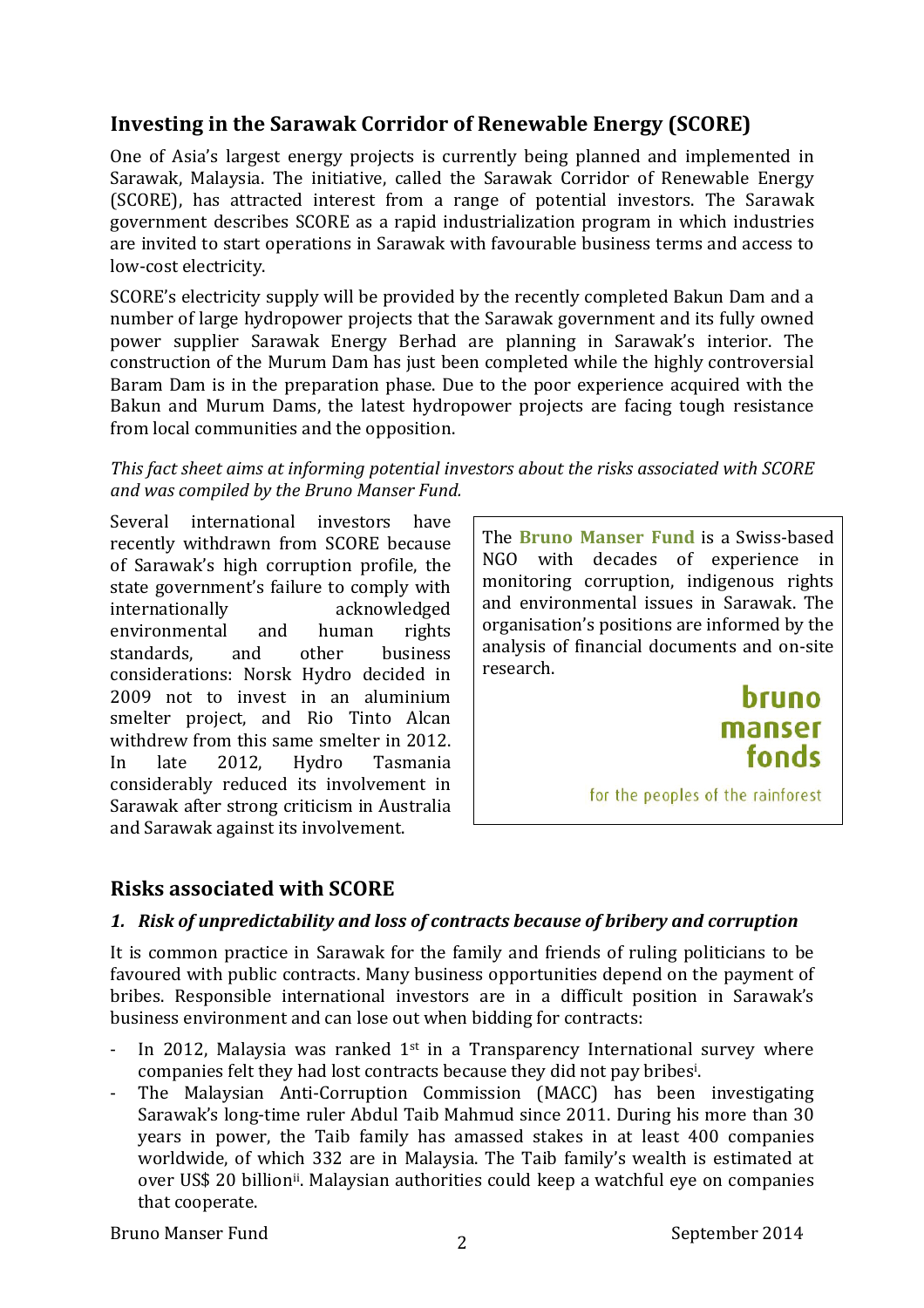A significant share of the contracts and concessions handed out by the state government goes to companies controlled by the Taib family or government-linked companies. Under SCORE, the Taib family's Cahya Mata Sarawak (CMS), Naim and Sarawak Cableiii are in the front row to profit.

## *2. Unhealthy financial base of SCORE and lack of feasibility*

Researchers called SCORE "the most capital intensive and ambitious energy project ever undertaken in Southeast Asia"<sup>iv</sup>. Such an immense project calls for a proper economic feasibility evaluation, which has presumably not been carried out and has certainly not been published. Various indicators point to its questionable feasibility and weak financial base:

- SCORE is meant to attract around US\$ 105 billion of investment by 2030<sup>v</sup>. Since the start of SCORE in 2009, only MYR 29.1 billion<sup>vi</sup> (US\$ 8.9 billion), around 11% of the total expected investment, has been attracted according to official statements. These are optimistic state figures which have not been independently verified.
- SCORE is highly dependent on state spending. The high state spending and stateguaranteed private financing, however, is unlikely to be continued in the long-run. Sarawak has a high debt burden, equivalent to 190% of Sarawak's operating revenue in 2012. The infrastructure projects necessary to realize SCORE and the state ownership of Sarawak Energy signify a further liability<sup>vii</sup>.
- A SCORE forerunner project, the Sama Jaya Industrial Zone in Kuching, which was established in 1991, failed. A semiconductor foundry, the heart of the project, incurred high debts. The government covered the costs of the failure with MYR 2.5 billion (US\$ 767 million)viii. This further questions the feasibility of the SCORE initiative.
- The hydropower expansion strategy is supply-driven rather than demand-driven. Current organic demand for electricity from traditional customers is 900 MW<sup>IX</sup>. Sarawak Energy is targeting a generation capacity of  $8,000MW$  for  $2020<sup>x</sup>$ . Up to now, according to official sources, power purchase agreements for 1,745 MW<sup>xi</sup> have been signed with industrial customers and for 230 MW<sup>xii</sup> with neighbouring countries. Consequently, Malaysia's rating agency RAM Ratings attests Sarawak Energy a high demand risk as power demand from consumers will likely lag behind the realization of new power plantsxiii.

### *3. Risk of shortage of labour and skills*

SCORE faces a severe lack of manpower, especially of skilled workers, Consequently, investors are forced to bring in people from abroad to cover their needs. The greatest challenge for companies is to find competent employees with the necessary expertise.

- Whereas Sarawak had a labour force of just over 1.1 million people in 2011, SCORE is allegedly creating over 1 million jobs by  $2030<sup>xiv</sup>$ . Hence, SCORE would be associated with a massive population influx that is likely to face political resistance.
- Around 40% of jobs (or 400,000 jobs) under SCORE will need semi-skilled and skilled workers by 2030. Sarawak is currently far from being able to meet this demand. This could hinder investment in high-tech industries. Sarawak already suffers from a strong "brain-drain": skilled workers often leave Sarawak to look for opportunities in Peninsular Malaysia or other countries<sup>xy</sup>.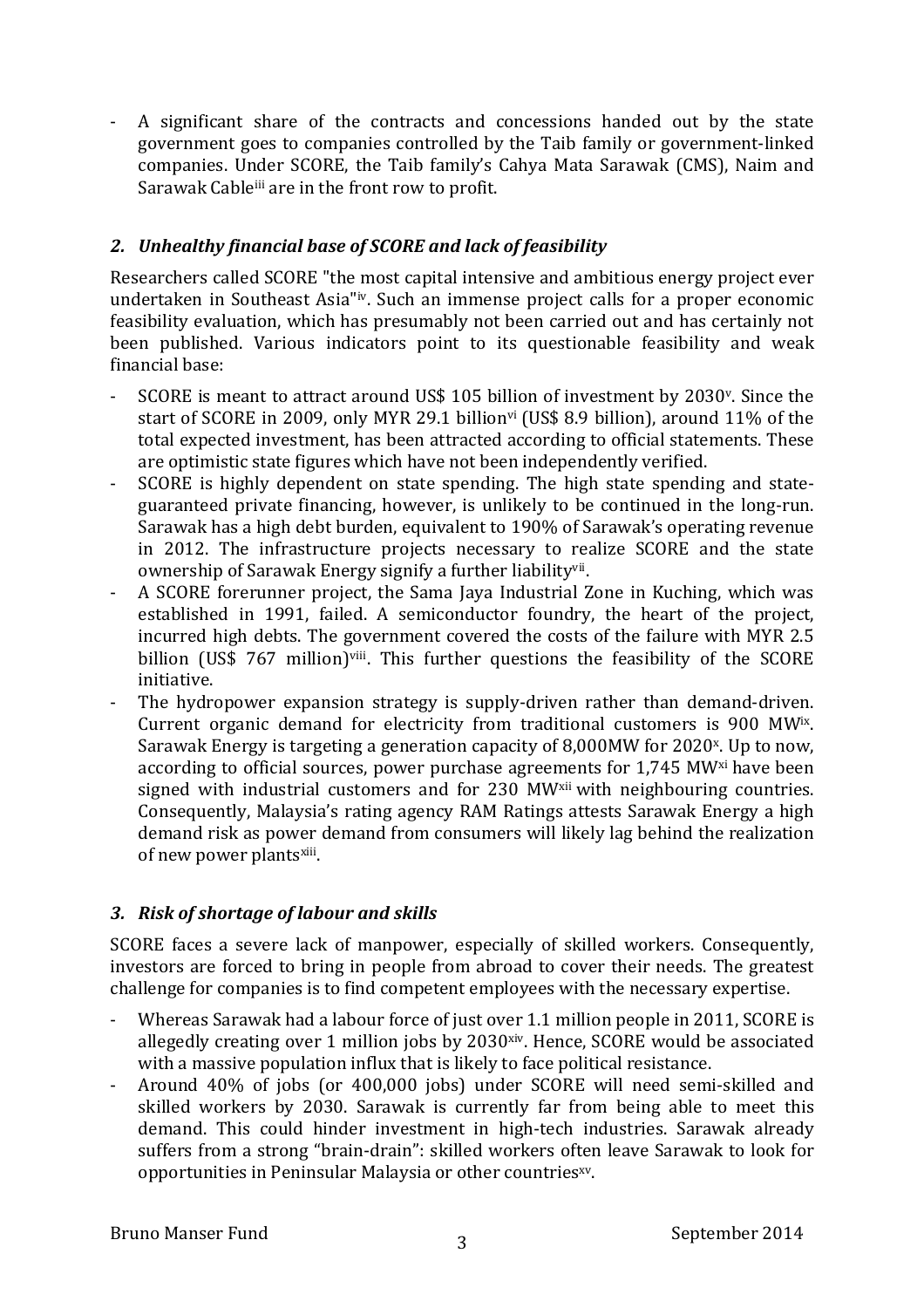#### *4. Poor infrastructure*

Sarawak's infrastructure is in bad shape and considerable investments are necessary to implement SCORE:

- An academic study<sup>xvi</sup> concludes that the "lack of supporting infrastructure" is one of SCORE's greatest challenges and an obstacle to its realization.
- At the Murum Dam, the collapse of a diversion tunnel and a two-year delay in the construction of the access road to the dam site considerably slowed down the construction works.xvii
- Power blackouts caused by the poor power grid infrastructure are part of daily life in Sarawak.

#### *5. Mismanagement at Sarawak Energy*

Sarawak Energy Berhad is responsible for the management of all energy-related projects within the SCORE initiative. On several occasions, Sarawak Energy has proven its inability to manage the challenges linked to large projects:

- Sarawak Energy has been unable to provide a stable power network. Power outages are common. In June 2013, the Bakun Dam caused a complete power blackout all across Sarawak for several hours<sup>xviii</sup>. (As a consequence, the aluminium plant of Press Metal in Mukah suffered a complete shutdown for over four monthsxix.)
- Sarawak Energy is facing alarming safety issues at the recently completed Murum Dam. A leaked assessment by Norwegian consultancy company Norconsult identified serious defects: "The turbine runners are not suitable for installation and operation" and these flaws "may cause small or catastrophic breakdowns"xx. In its 2010 Annual Report, Sarawak Energy admitted "significant issues with the contractor's safety performance" at the dam<sup>xxi</sup>.
- The Malaysian credit-rating service RAM Ratings reports that Sarawak Energy has a "weak balance sheet and debt-servicing ability". Sarawak Energy's debts increased steeply from MYR 3.95 billion at the end of 2011 to MYR 6.28 billion (US\$ 1.93 billion) at the end of 2012 (no newer data has been provided by the company). In 2011, Sarawak Energy embarked on a MYR 15 billion (US\$ 4.88 billion) sukuk (Islamic bond) programme with unclear long-term consequences.xxii.

#### *6. Risk of being implicated in human rights abuses and violation of international standards and widespread local opposition*

The Sarawak government and Sarawak Energy have repeatedly violated internationally accepted standards and rights, as the documentation shows<sup>xxiii</sup>:

- Tens of thousands of mainly indigenous people would have to be displaced for the construction of the SCORE dams. Most of these people have not given their consent to the resettlement and are thus facing forced displacement. Their rights to property and to land are being denied.
- At the recently completed Murum Dam and for the proposed Baram Dam, Sarawak Energy has violated the affected people's rights to information, to participation, to free, prior and informed consent, to education and to self-determination inter alia and used coercion, including threats and intimidation.
- Protests and blockades of the affected people have already delayed some of the hydropower projects by several years.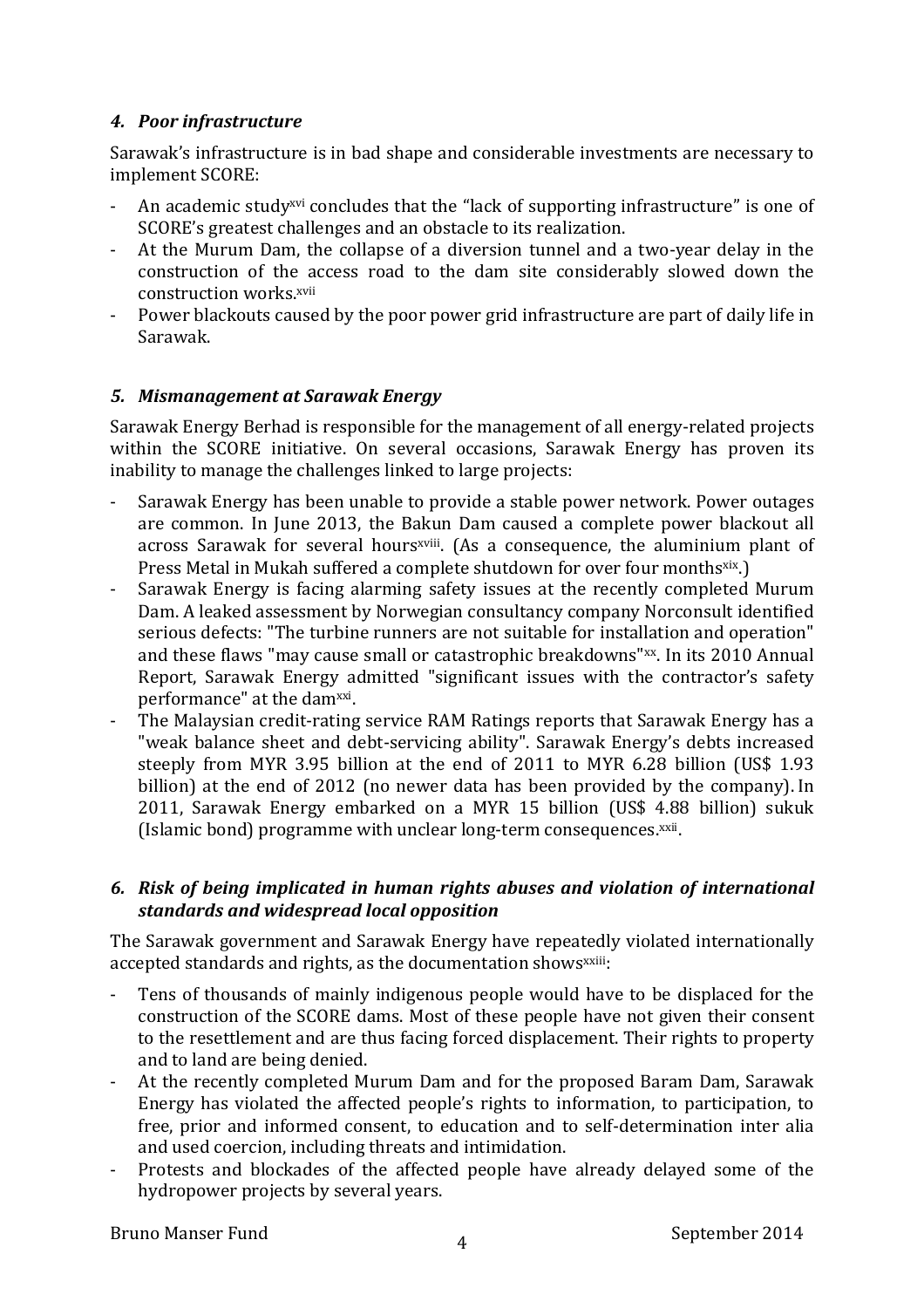For more information, please contact the Bruno Manser Fund at info@bmf.ch, Socinstrasse 37, CH-4051 Basel, +41 61 261 94 74 or visit our campaign website at www.stop-corruption-dams.org.

 

#### **Endnotes**

<sup>i</sup> The Wall Street Journal (2012) "Malaysia Tops Bribery Table",

http://blogs.wsj.com/searealtime/2012/12/11/malaysia-tops-bribery-table/, viewed August 2014. ii The Bruno Manser Fund (2012) "The Taib Timber Mafia: Facts and Figures on Politically Exposed Persons (PEPs) from Sarawak, Malaysia", http://www.stop-timber-

corruption.org/resources/BMF Taib family report 2012 09 20.pdf .

iii The Bruno Manser Fund (2012) "Sold Down the River: How Sarawak Dam Plans Compromise the Future of Malaysia's Indigenous Peoples", http://stop-corruption-

dams.com/resources/Sold\_down\_the\_river\_BMF\_dams\_report.pdf. 

iv Sovacool, Benjamin and Bulan, L.C. (2011) "Meeting Targets, Missing People: The Energy Security Implications of the Sarawak Corridor of Renewable Energy (SCORE)", in Contemporary Southeast Asia Vol33, No. 1.

v Sovacool, Benjamin K. and Bulan, L.C. (2011) "Meeting Targets, Missing People: The Energy Security Implications of the Sarawak Corridor of Renewable Energy (SCORE)", in Contemporary Southeast Asia Vol. 33, No. 1.

vi Oxford Business Group (2013) "The Report Sarawak 2013".

vii Oxford Business Group (2013) "The Report Sarawak 2013".

viii Oxford Business Group (2013) "The Report Sarawak 2013" and Hornbill Unleashed "Bad investment leaves S'wak RM2.5 billion poorer", October 20 2010,

http://hornbillunleashed.wordpress.com/2010/10/20/bad-investment-leaves-swak-rm2-5-billionpoorer/, viewed August 2014.

 $i$ <sup>x</sup> Wong, Jonathan (2014) "The future of hydropower in Sarawak", in: Borneo Post, 9 June 2014, http://www.theborneopost.com/2013/06/09/the-future-of-hydropower-in-sarawak/, viewed August 2014.

<sup>x</sup> Oxford Business Group (2013) "The Report Sarawak 2013".

 $x$ i RHB (2013) "SCORE a Hit With Investors", 28 June 2013.

<sup>xii</sup> Torstein Dale Sjøtveit (2014) "Invitation from Sarawak Energy Berhad", in: Power-Gen Asia 2014, "Preliminary Event Guide".

<sup>xiii</sup> RAM Ratings, press release 6 August 2013 "RAM Ratings reaffirms AA1 rating of Sarawak Energy's sukuk", http://www.ram.com.my/pressReleaseView.aspx?ID=f55cf423-c8f5-47ec-a0bf-cacc9e387b80, viewed August 2013.

xiv Oxford Business Group (2013) "The Report Sarawak 2013".

xv Oxford Business Group (2013) "The Report Sarawak 2013".

<sup>xvi</sup> Sovacool, Benjamin K. and Bulan. L.C. (2011) "Settling the Score: The Implications of the Sarawak Corridor of Renewable Energy (SCORE) in Malaysia", in Energy governance Case Study No. 4. xvii Sarawak Energy Berhad (2012) "2010 Annual Report".

xviii Sarawak Energy (2013), media release, "Sarawak Energy assures public and business that power supply and stability has been fully restored", http://www.sarawakenergy.com.my/index.php/newsevents-top/latest-news-events/latest-media-release/390-390-280613latestpressrelease, viewed August 2014.

 $x$ ix Ronnie Teo (2013) "Press Metal mitigated by insurance, Samalaju ramp-up", in: Borneo Post, July 3 2013, http://www.theborneopost.com/2013/07/03/press-metal-mitigated-by-insurance-samalajuramp-up/, viewed August 2014.

 $x<sub>x</sub>$  Lars Eliasson (2014) "Murum HEP – Turbine runners – Independent assessment", Norconsult, 20.3.2014.

<sup>xxi</sup> Sarawak Energy Berhad (2012) "2010 Annual Report", page 41.

xxii RAM Ratings, press releases of 6 August 2013 and 23 June 2011"RAM Ratings reaffirms AA1 rating of Sarawak Energy's sukuk", "RAM Ratings assigns AA+ rating to Sarawak Energy's proposed RM15 billion sukuk", http://www.ram.com.my/pressReleaseView.aspx?ID=f55cf423-c8f5-47ec-a0bf-cacc9e387b80, http://www.ram.com.my/pressReleaseView.aspx?ID=357c4716-d1d9-4c4e-8f5a-179270d37682, viewed August 2014.

xxiii For more information on human rights violations:

SAVE Rivers (2014) "No Consent to Proceed: Indigenous Peoples' Rights Violations at the Proposed Baram

Bruno Manser Fund September 2014 <sup>5</sup>